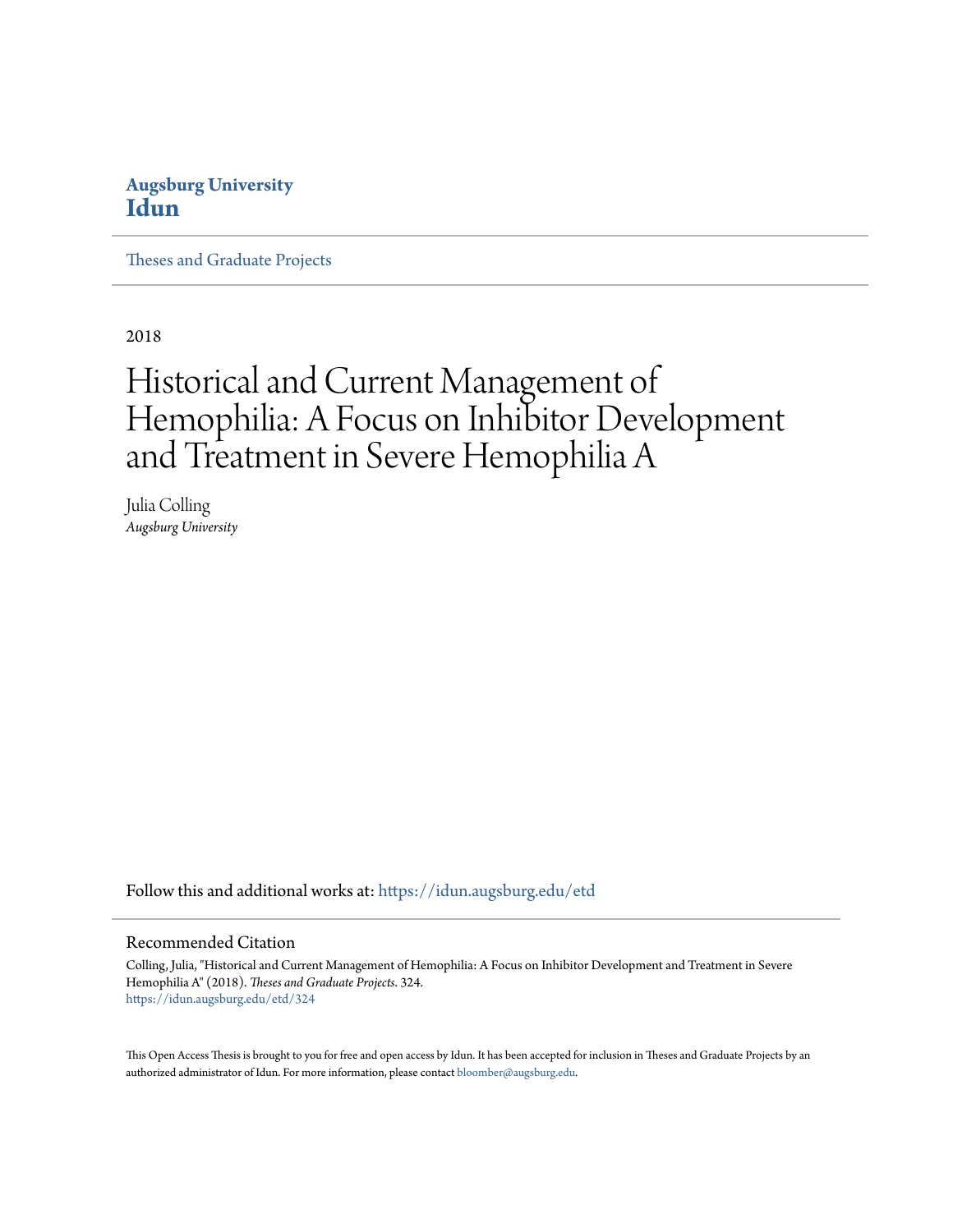## **Historical and Current Management of Hemophilia: A Focus on Inhibitor Development and Treatment in Severe Hemophilia A**

Julia Colling, PA-S Advisor: Skye Peltier, MPH, PA-C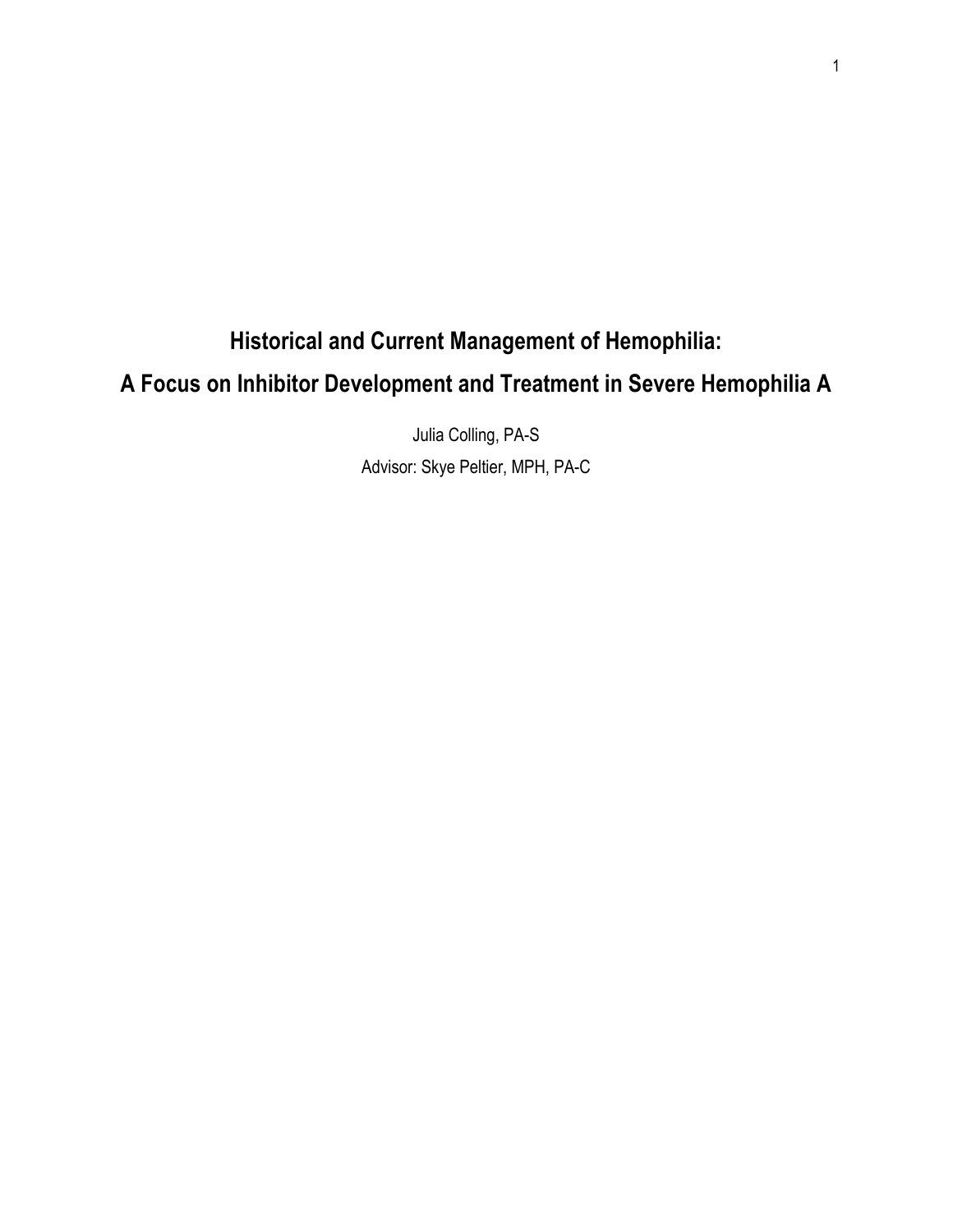#### **INTRODUCTION:**

Hemophilia is a congenital X-linked bleeding disorder that results from a deficiency of one of two coagulation factors. The majority of individuals with hemophilia are deficient in factor VIII (FVIII), known as hemophilia A. A smaller subset is deficient in factor IX (FIX), known as hemophilia B. Hemophilia A affects 1 in 5,000 male births, whereas hemophilia B affects 1 in 30,000 male births. <sup>1</sup> There is wide variation in disease severity amongst individuals with hemophilia. Approximately 60% are affected by the severe form, defined as factor levels of less than 1%. Another 15% are affected by the moderate form (factor levels of 1- 5%), and the remaining 25% are affected by the mild form (factor levels of 6-30%). <sup>2</sup> Individuals with milder forms of hemophilia may only experience significant bleeding episodes following an injury or other external stimuli. Individuals with more severe forms experience spontaneous bleeding episodes, often into their joint spaces, known as hemarthrosis.<sup>2</sup> Hemarthrosis can progress to debilitating arthropathies, most commonly in the ankles, knees, and elbows.<sup>3</sup> However, bleeding does not only affect the joint spaces. Bleeding can occur in any tissue or organ, and although musculoskeletal bleeding is characteristic of hemophilia, epistaxis and bleeding of the mucus membranes is also common.4

#### **BACKGROUND:**

Although evidence of hemophilia exists in writings dating back to the second century AD, the first modern description is credited to American physician Dr. John Conrad Otto in 1803. Otto wrote of an inheritable bleeding disorder in which males were affected and transmission occurred via unaffected females. <sup>5</sup> For over one hundred years following Otto's description, the disorder continued to be studied by physicians all over the world. Many different theories regarding the pathophysiology of hemophilia were proposed and subsequently disproven. The year 1937 marked a turning point in our understanding of hemophilia. In 1937, Harvard physicians Arthur J. Patek and F.H.L. Taylor discovered that they could temporarily shorten coagulation times in patients with hemophilia by adding a substance extracted from plasma that they eventually called "anti-hemophilic globulin". 1, 2 In 1944, Alfredo Pavlovsky, a doctor in Buenos Aires, discovered that the blood from one individual with hemophilia could temporarily correct the coagulation defect of another individual with hemophilia. He had unintentionally stumbled upon two patients with different deficiencies, one with a FVIII deficiency, and the other with a FIX deficiency<sup>1</sup>. These deficiencies were later termed hemophilia A and hemophilia B, respectively. The culmination of these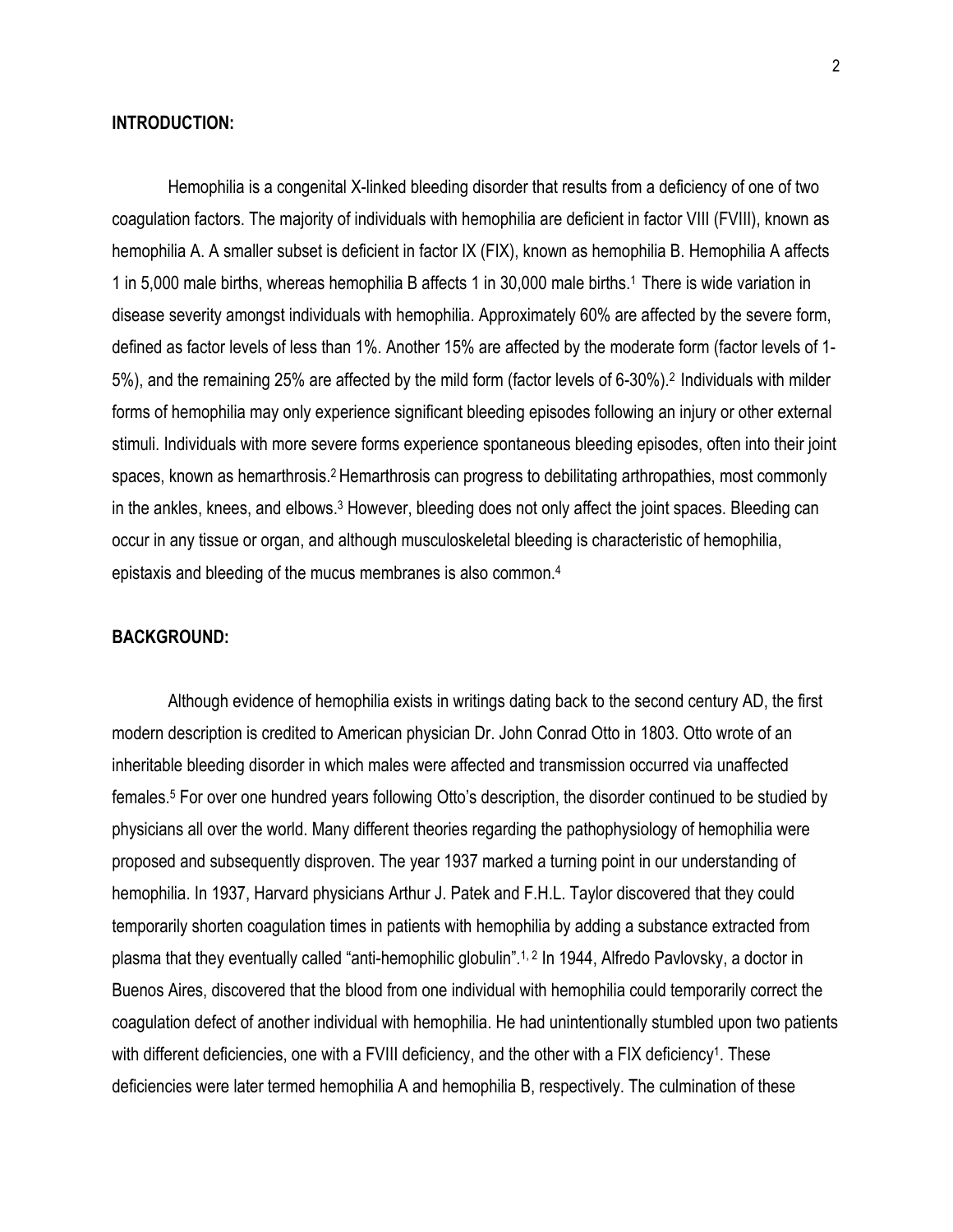discoveries, among others, led to our current pathophysiologic understanding of hemophilia and set the stage for research that would lead to hemophilia treatments.

Prior to the 1950s, the only treatment available for bleeding episodes in patients with hemophilia was whole blood transfusion. It wasn't until the late 1950s that hospitals and treatment centers began transfusing fresh frozen plasma. However, these products did not contain enough FVIII or FIX to stop severe bleeding, and most individuals with hemophilia died of internal hemorrhage in childhood or early adulthood. <sup>1</sup> By the end of 1960, the life expectancy for individuals with severe hemophilia was less than 20 years. <sup>2</sup> In 1965, Judith Graham Pool, a researcher at Stanford University, discovered that when bags of fresh frozen plasma were thawed slowly, an insoluble cryoprecipitate settled out of the solution.1,5,6 This cryoprecipitate was subsequently found to contain the majority of the fibrinogen, factor VIII, factor XIII, von Willebrand factor (vWF), and fibronectin that was originally dispersed within the fresh frozen plasma.<sup>7</sup> This discovery revolutionized hemophilia treatment as it allowed for adequate amounts of factor to be infused in much smaller volumes. This led to an improved ability to control severe bleeding and made surgery a possibility for patients with hemophilia.1 Not long after Pool's discovery, scientists began to isolate factor from cryoprecipitate using various fractionation and purification techniques. By 1970, freeze dried factor concentrates were made available for individuals with hemophilia, allowing them to self-infuse their factor products in the comfort of their own homes. 3,6

Initially, the ability to mass-produce and infuse concentrated factor products offered individuals with hemophilia the promise of longer, higher quality lives. However, in the early 1980s, approximately ten years after the release of concentrated factor products, a frightening truth was brought to light. Due to nearly nonexistent donor screening protocols and the pooling of plasma from thousands of donors, 60-70% of individuals that received factor products contracted the HIV virus. Furthermore, nearly 100% of them contracted the hepatitis C virus. <sup>1</sup> Thousands of patients died due to the complications of receiving contaminated factor products.<sup>6</sup> These products, which originally offered hope to so many individuals, destroyed lives, tore apart families, and sparked numerous controversies across the globe. In response to this horrific tragedy, donor screening protocols and viral inactivation techniques were developed.<sup>1,5</sup> In 1981, Haemate® P, the first pasteurized concentrate of FVIII/vWF, was introduced in Germany. The pasteurization method used in the manufacturing process of Haemate® P successfully inactivated both the HIV virus and the hepatitis C virus. Following the development of Haemate® P, various other inactivation techniques were successfully developed, including heat and solvent-detergent treatments. By the end of the 1980s, all factor products were produced using the aforementioned techniques.5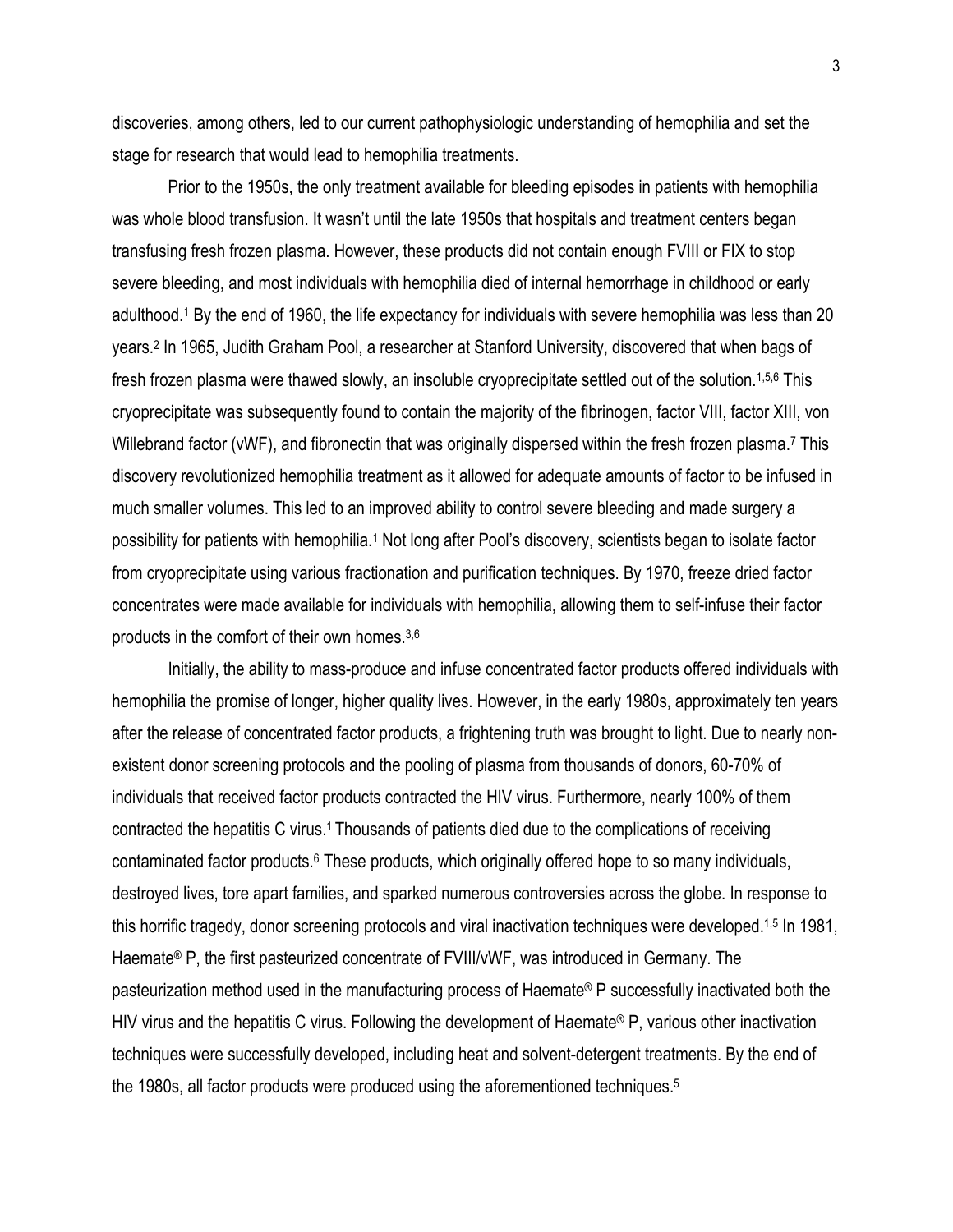In addition to the development of inactivation techniques, the FVIII gene was successfully cloned for the first time in 1984, eventually leading to the development and licensure of recombinant human FVIII (rFVIII) in 1992. <sup>3</sup> Five years later, recombinant human FIX (rFIX) also became widely available for use. 2 These factor replacement products were not only completely safe from viral transmission, they also made factor products more widely available. Though originally pioneered decades earlier, using factor products for primary prophylaxis became much more of a common practice in the United States during the 1990s, likely due in large part to the newly established safety and availability of these products.<sup>2,5</sup> Today, primary prophylaxis is the standard of care for severe hemophilia in the United States, as well as in the majority of other developed countries. Primary prophylaxis largely prevents bleeding episodes and joint disease related to hemarthrosis.

Though the medical community should never seek to forget the thousands of lives affected by contaminated factor products, the issue of unsafe products is almost entirely ameliorated in the present day. With this behind us, the focus has shifted to other issues currently affecting the hemophilia community. Current concerns include increasing the availability of factor products in underdeveloped countries, increasing the half-life of our current factor products, treating hemophilia patients with inhibitors, and finally, finding a cure for hemophilia.<sup>3</sup> I will focus largely on inhibitor development in severe hemophilia A, including pathophysiology, proposed risk factors, and current available treatments.

#### **METHODS:**

In July of 2018, I spent seven days at a summer camp for children with hemophilia and other chronic bleeding disorders. Not only did I have the opportunity to learn from many experts in the field, I was also able to get a glimpse of the day to day management of hemophilia, as well as gain an understanding of how this disease has the potential to impact quality of life. The camp check-in process at the beginning of the week offered me my first glimpse into the daily lives of these patients. The campers arrived alongside their parents, wearing medical alert bracelets and carrying large boxes or coolers filled with factor products and/or other medications that they would undoubtedly need over the course of the week. One camper arrived in a wheelchair due to a recent joint bleed. Some others were unable to make it entirely due to recent severe bleeds or hospitalizations. Every morning, campers filed into the health center after breakfast for their prophylactic therapy, a practice that for many occurs triweekly. I observed young children, some no older than eight, learn self-infusion, a life-long skill that nearly all patients with severe hemophilia must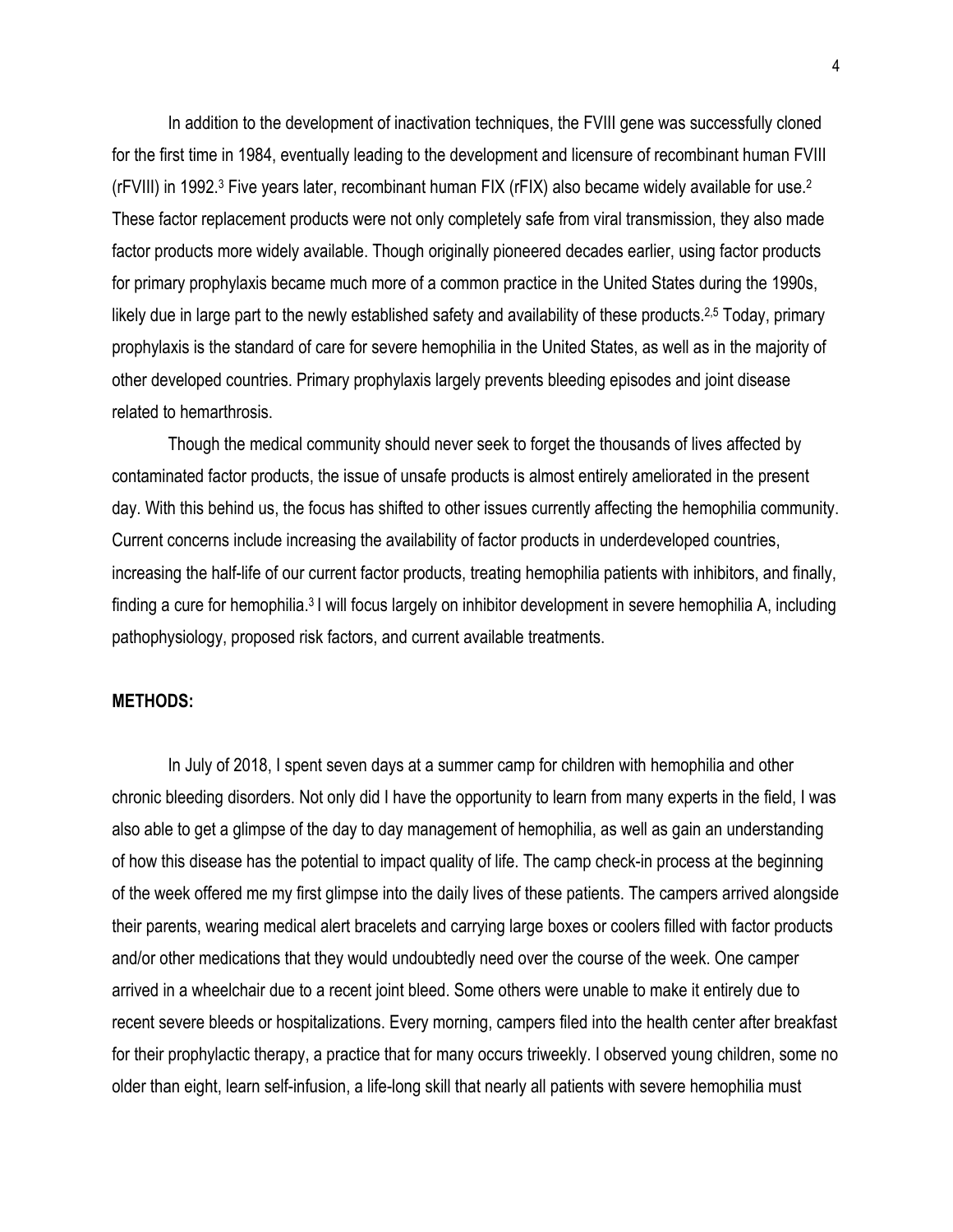acquire. I was taken aback by the comradery amongst the campers, as well as the encouragement and mentorship they offered one another while learning self-infusion. However, despite regular prophylaxis, bleeding remains a concern. Many campers spent a lot of time in the health center, be it for their third nosebleed of the day, a hard fall from a game of capture the flag, or simply to rest and ice achy joints that had been previously damaged by hemarthrosis. Some campers were restricted from participating in more intense camp activities due to recent injuries or bleeds. Though at camp this may be a minor inconvenience, back at home, it may result in missed days at school or work. Furthermore, bleeds may result in significant arthropathies and permanent joint damage. It was humbling and inspiring to witness the bravery and adaptability of so many young people with hemophilia, and it was a joy to see how advancements in medicine have allowed these children to thrive at a level that was impossible in years prior. However, bleeding remains a common occurrence in many with hemophilia, and though none of the children at camp had inhibitors at the time (some had been successfully treated with ITI), one can imagine how this would have complicated things further.

To build upon the information I gained during this experience, I turned to the literature to learn more about the occurrence and treatment of inhibitors in severe hemophilia A. To find articles, I used the following resources: PubMed, Academic Search Premier, DynaMed, the New England Journal of Medicine, UpToDate, the National Hemophilia Foundation, and the European Association for Haemophilia and Allied Disorders. I included the following search terms: hemophilia, history of hemophilia, hemophilia treatments, hemophilia with inhibitors, neutralizing antibodies in hemophilia A, hemophilia A with inhibitors, severe hemophilia A, severe hemophilia A with inhibitors, risk factors for inhibitor development, treatment of inhibitors in hemophilia, recombinant factor eight products, plasma-derived factor eight products, factor eight inhibitor bypassing agents, and emicizumab.

#### **DISCUSSION:**

#### Inhibitor Development:

Inhibitors are FVIII-specific IgG alloantibodies that develop as a result of an immune response against infused FVIII. Once in the bloodstream, inhibitors bind to FVIII in such a way to disrupt the formation of the FVIII-FIX complex, thus inhibiting thrombin generation and preventing proper coagulation.<sup>8</sup> This complication renders FVIII replacement therapies ineffective and predisposes patients to an increased risk of morbidity and mortality. Inhibitor development is not only the most problematic complication facing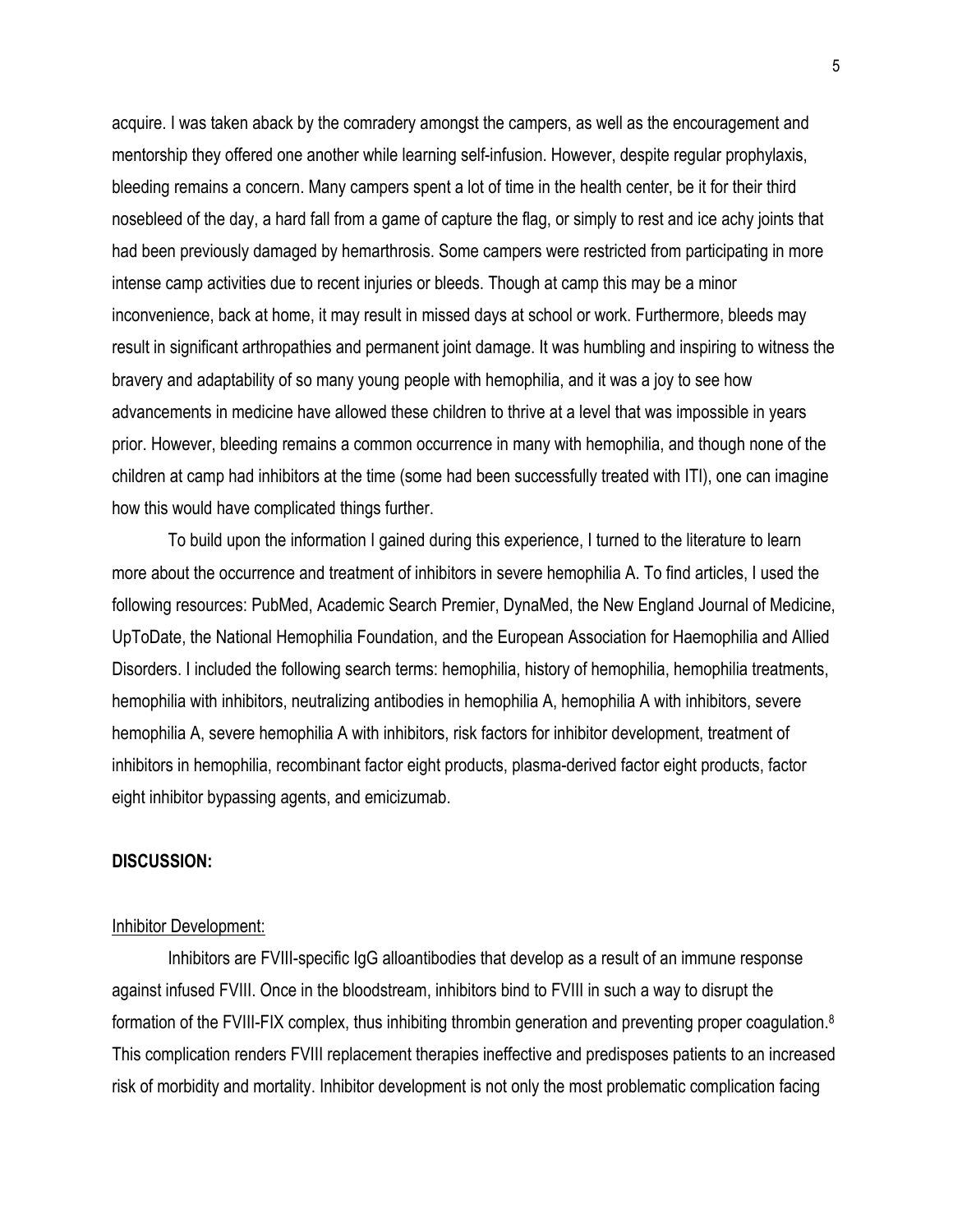the world of hemophilia treatment today, it is also the most expensive. <sup>9</sup> The annual cost of treating hemophilia with inhibitors is more than three times greater than that of treating hemophilia without inhibitors. According to Guh et al., in the United States, hemophilia with inhibitors costs approximately \$446,945 per patient annually, with some patients requiring more than \$1,000,000 annually. Compare that to cost of hemophilia without inhibitors, which was found to be approximately \$124,700 per patient annually.<sup>10,11</sup>

The immune response to infused FVIII involves both humoral and cell-mediated immunity. In short, FVIII is engulfed by antigen presenting cells (APCs) and FVIII-specific antigens are then presented on the major histocompatibility class II complexes (MHCII). The antigens are then detected by T-cell receptors on CD4+ helper T-cells, leading to their activation and proliferation into FVIII-specific effector and memory T cells. Simultaneously, the activated helper T-cells directly bind to B cells. This binding leads to further activation of the T-cells, resulting in the release of specific cytokines that are involved in upregulating the immune system and promoting B cell proliferation and differentiation into FVIII-specific effector and memory B cells. Furthermore, this binding provokes the release of FVIII-specific antibodies. <sup>12</sup> Specifically, these FVIII-specific antibodies are IgG alloantibodies that typically bind to either the A2 or C2 domain of FVIII and disrupt the formation of the FVIII-FIX complex, thus inhibiting thrombin generation.<sup>8</sup> After the initial immune response, the presence of FVIII specific memory T and memory B cells results in the hastening of subsequent immune responses against FVIII, a process known as anamnesis.

Though individuals with severe hemophilia A are the most likely subset to develop an inhibitor, the majority of these individuals are unaffected by this complication. Inhibitors develop in ~30% of patients with severe hemophilia A. In these patients, the onset of inhibitor development typically occurs within the first 50 days of exposure to FVIII. Conversely, in patients with non-severe hemophilia A that are only exposed to FVIII intermittently, the incidence of inhibitor development increases with each subsequent exposure, with the incidence reaching >15% after >125 exposures.13 The reason that an immune response occurs in some individuals as opposed to others is largely misunderstood. Countless studies have found that the development of inhibitors is multifactorial, with both genetic (non-modifiable) and environmental (modifiable) risk factors involved. Well established risk factors for inhibitor development include the severity of hemophilia, intensity of early FVIII exposure, concurrent immune system activation/environmental stressor (trauma, surgery, vaccination, infection, etc.), family history of inhibitors, and use of on-demand therapy over prophylactic therapy.<sup>4,8</sup> Perhaps the two most prominent risk factors for inhibitor development include patient genetics and the type of FVIII product used.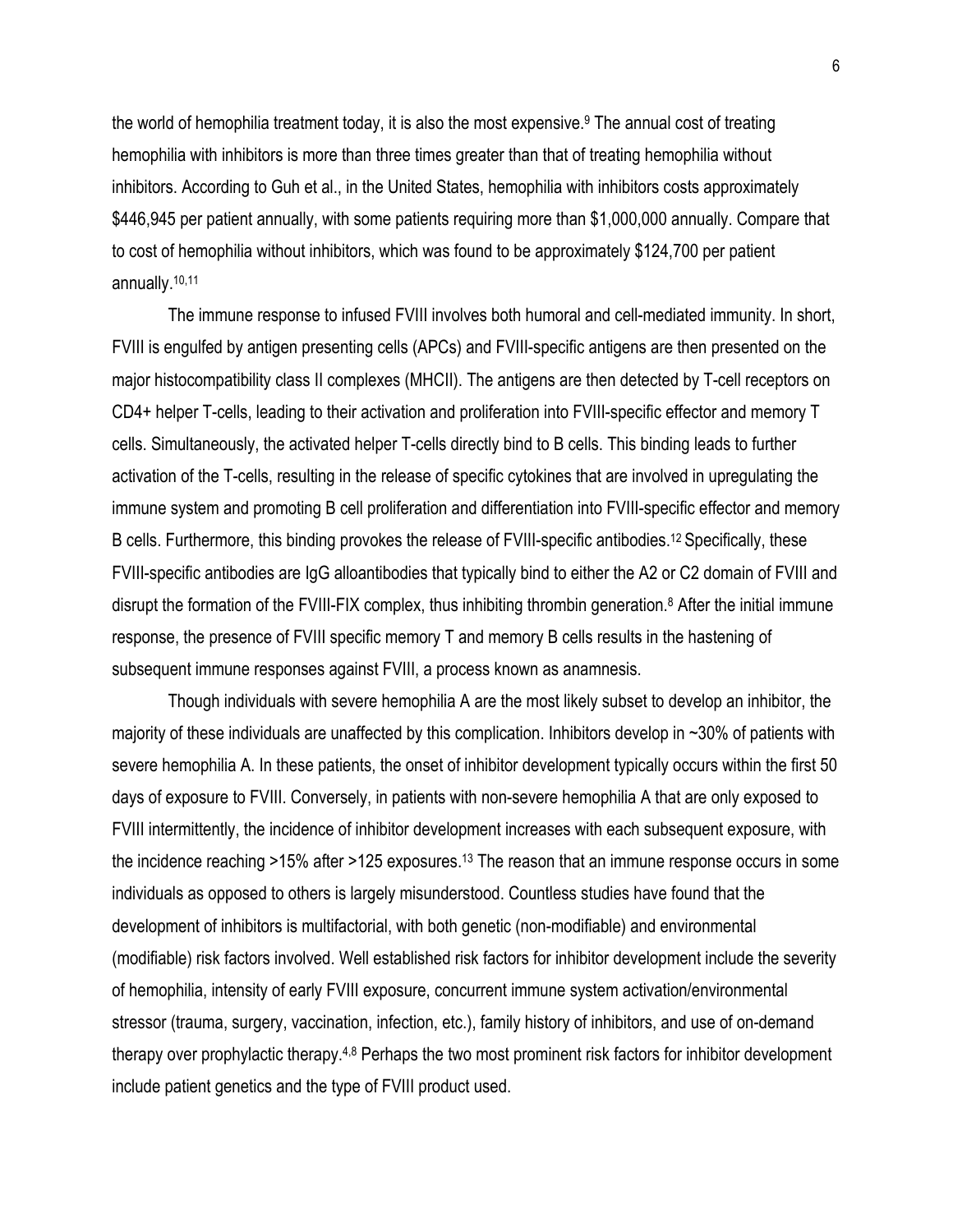Hemophilia A, by definition, is a genetic disease involving mutation(s) of the factor VIII gene. However, there is wide variation amongst individuals regarding the type(s) of mutations present. Interestingly, one of the largest predictors of inhibitor development is the genetic profile of the patient.<sup>14</sup> Overall, the presence of large insertions/deletions spanning more than one domain and nonsense mutations of the light chain are associated with the highest risk of inhibitor development. Mutations of intermediate risk include large insertion/deletions spanning a single domain, nonsense mutations of the heavy chain, intron-22 inversion, and intron-1 inversions. Mutations with lesser risk of inhibitor development include small insertions/deletions, missense mutations, and splice site mutations.12

Whether or not the use of recombinant FVIII products (rFVIII) as opposed to plasma-derived factor VIII products (pFVIII) increases the chance of inhibitor development has been widely debated. Ex vivo studies have demonstrated that von Willebrand factor (vWF), which is present in pFVIII but not in rFVIII, does play a protective role against inhibitor development. The proposed mechanism being that vWF is involved in the prevention of the endocytosis of FVIII by dendritic cells and the uptake of FVIII by antigen presenting cells. Furthermore, vWF competes with a subset of inhibitors for binding sites on the C2 domain of FVIII.3 Despite these ex vivo studies, multiple observational and retrospective studies have failed to find an increased risk of inhibitor development with the use of rFVIII. Recently, a study intended to settle this ongoing debate was designed. The Survey of Inhibitors in Plasma-Products Exposed Toddlers (SIPPET) was the first randomized clinical trial that compared plasma-derived and recombinant factor products. The SIPPET trial included patients with severe hemophilia A under the age of 6 that were previously untreated with any FVIII products. The previously untreated patients (PUPs) were divided into two groups: 125 patients received pFVIII, and 126 patients received rFVIII. Both groups were then followed and monitored for inhibitor development. Of the 125 patients in the pFVIII group, 26.8% developed inhibitors within fifty days of exposure. Of the 126 patients in the rFVIII group, 44.5% developed inhibitors within fifty days of exposure. The authors concluded that the rFVIII group had an 87% higher risk of inhibitor development than the pFVIII group.15 Despite the authors' conclusions, several factors must be taken into consideration. First, the recombinant factor products used in this trial were all produced from hamster-cell cultures. This is not representative of all of the current recombinant factor products available, such as those produced from human embryonic kidney cells (HEK) or those with extended half-lives.<sup>15,16</sup> Second, because the trial only included PUPs with less than fifty days of exposure to FVIII, its results may not apply to those who have already been exposed to FVIII for more than fifty days.16 Finally, despite the lower incidence of inhibitor development in the pFVIII group, 26.8% of these patients still developed inhibitors, suggesting that other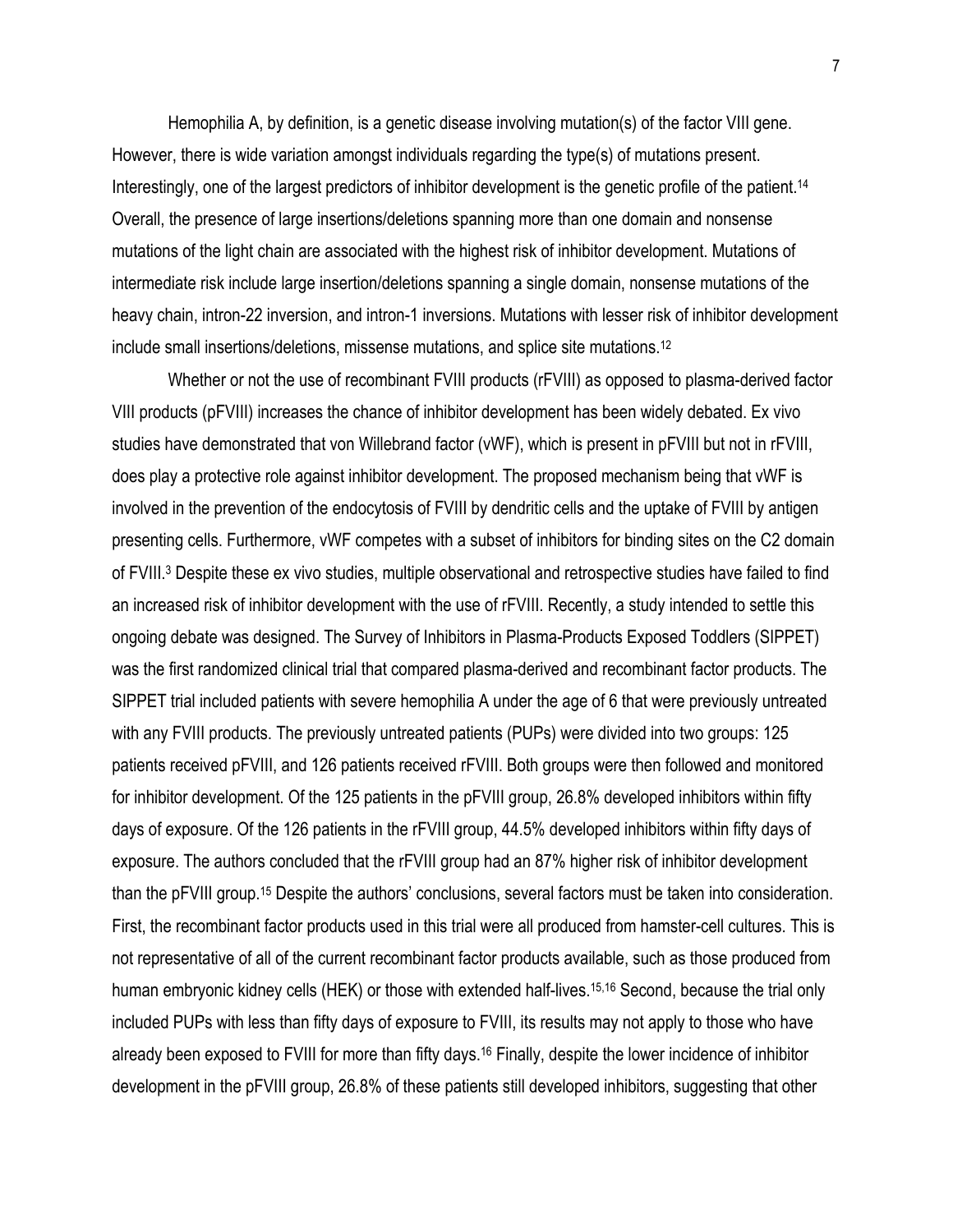factors must be at play.

#### Current Treatment Options:

The most widely used tool for quantifying inhibitors is the Bethesda Assay. Using this tool, inhibitor titers are measured in Bethesda Units (BU) per milliliter. One BU is defined as the amount of plasma inhibitor per milliliter that results in 50% residual Factor VIII activity. Patients with titers of <5 BU are considered to have low titer inhibitors, whereas patients with titers of >5 BU are considered to have high titer inhibitors. Generally speaking, high titer inhibitors are increasingly difficult to treat.<sup>17</sup>

Immune tolerance induction (ITI) is considered the standard of care for hemophilia patients with inhibitors. ITI involves frequent exposures to high dose FVIII over several months to years. This is done in an effort to induce tolerance via the proposed mechanisms of T-cell overstimulation and exhaustion, inhibition of FVIII specific B memory cells, and the formation of anti-idiotypic antibodies. <sup>17</sup> If ITI is successful, patients are able to resume the use of standard FVIII products, thus reducing costs and decreasing morbidity and mortality. The success rate of ITI is approximately 59-86% in patients with severe hemophilia A with an inhibitor.<sup>3</sup> Much like vFW may play a role in preventing inhibitor development, it has been suggested that it may also play a role in increasing the success rate of ITI. However, studies investigating whether or not the use of pfVIII as opposed to rfVIII in ITI increases the likelihood of successful eradication of the inhibitor are largely inconclusive at this time.<sup>1</sup>

For the subset of patients in which ITI is unsuccessful, the inhibitor remains, and alternative treatments will likely be needed to achieve hemostasis. Congenital hemophilia patients can typically achieve hemostasis when FVIII levels reach 10-15% of what is considered normal in healthy populations. Though seemingly a small percentage, it is nearly impossible to achieve in patients with high alloantibody titers (>5 BU).<sup>8</sup> Thus, these patients may require bypassing agents, either as prophylaxis or on-demand therapy. Two bypassing agents are available, both of which have similar efficacies overall. However, patients respond to each agent on an individual basis, and therefore failure of one agent warrants trial of another. Factor Eight Inhibitor Bypassing Agent (FEIBA) contains plasma-derived FII (prothrombin), FIX, FX, & FVIIa. It works primarily as an activated prothrombin concentrate (aPCC) that negates the requirement for FVIII in achieving hemostasis.<sup>8</sup> However, FEIBA holds a potential risk for anamnesis of the inhibitor due to trace amounts of FVIII that may still be present in this plasma-derived product. Furthermore, FEIBA requires large infusion volumes.<sup>4,17</sup> Another option is Recombinant Factor VIIa (rFVII) (NovoSeven®). Activated FVII has the ability to directly activate platelet-bound FX, which itself is a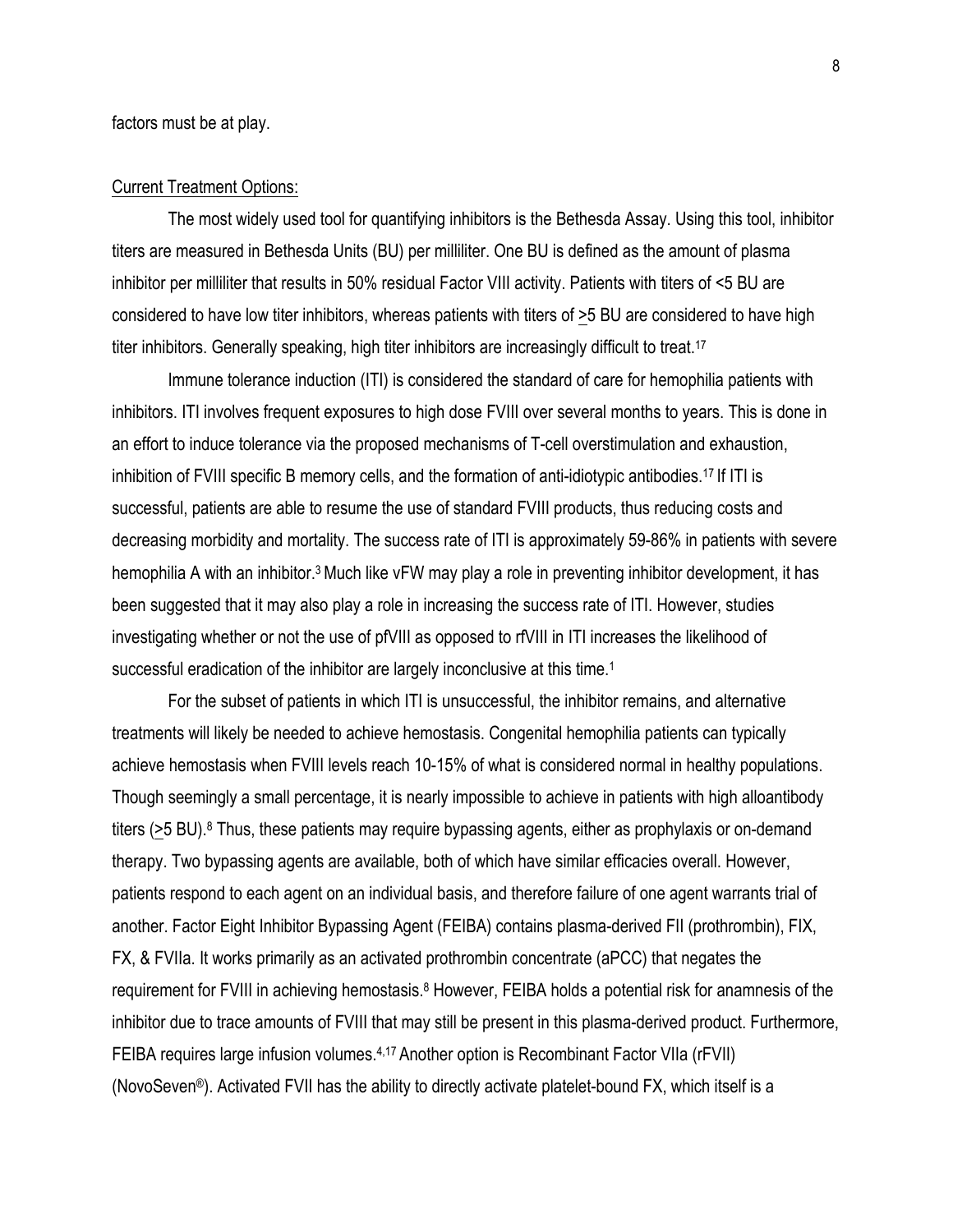hemostatic agent. Because it is a recombinant agent, rFVIIa does not pose any risk of anamnesis. However, due to its short half-life, treatment with rFVIIa may require frequent infusions to achieve hemostasis, sometimes up to every 2 hours.<sup>4</sup> A disadvantage of both FEIBA and rFVIIa is the absence of reliable biomarkers to correlate with therapeutic dosing or treatment efficacy. This poses a number of risks, including the risk of thrombosis.17

The newest drug on the scene, emicizumab (HEMLIBRA®), was approved for use in late 2017. Emicizumab is a recombinant, humanized bispecific monoclonal antibody. It functions by binding FIX and factor X on a phospholipid membrane, therefore eliminating the need for the cofactor function of FVIII. Because emicizumab and FVIII are structurally dissimilar, emicizumab is not neutralized by inhibitors or acted on by physiologic regulatory proteins.4,18 The initial phase III study of emicizumab included patients with inhibitors using bypassing agents for either primary prophylaxis or on-demand therapy. Following weekly subcutaneous injections of emicizumab, the study demonstrated a 79% bleed reduction for patients previously on bypassing agent prophylaxis, and an 87% bleed reduction for patients previously using bypassing agents for on-demand therapy.18 Despite these efficacious results, there still exists some major concerns regarding the drug. Due to its binding characteristics, any amount of emicizumab in the plasma, even small nontherapeutic levels, will correct the activated partial thromboplastin time (aPTT). This renders the aPTT an inaccurate monitoring tool. Furthermore, it renders all assays based upon the aPTT, such as the Bethesda assay, inaccurate as well.<sup>4</sup> Without accurate tools of measure, monitoring efficacy and determining therapeutic dosing becomes increasingly difficult. Furthermore, four serious adverse events of thrombosis have occurred with emicizumab use. These include 2 cases of microangiopathy, 1 case of cavernous sinus thrombosis, and 1 case of skin necrosis-superficial thrombophlebitis. However, all of these events occurred when emicizumab was used in combination with multiple infusions of aPCC. Both cases of microangiopathy resolved after aPCC was stopped and neither required anticoagulation.18

#### **CONCLUSION**:

Reflecting on the history of hemophilia and the progression of hemophilia treatment, it is difficult to imagine that only sixty years ago, whole blood transfusion was the only treatment available, and the life expectancy of individuals with hemophilia was under twenty years. It is almost more difficult to believe that just over forty years ago, the tragedy of contaminated blood products was brought to light, and that many of the individuals that received those blood products are still affected today. Fortunately, the safety and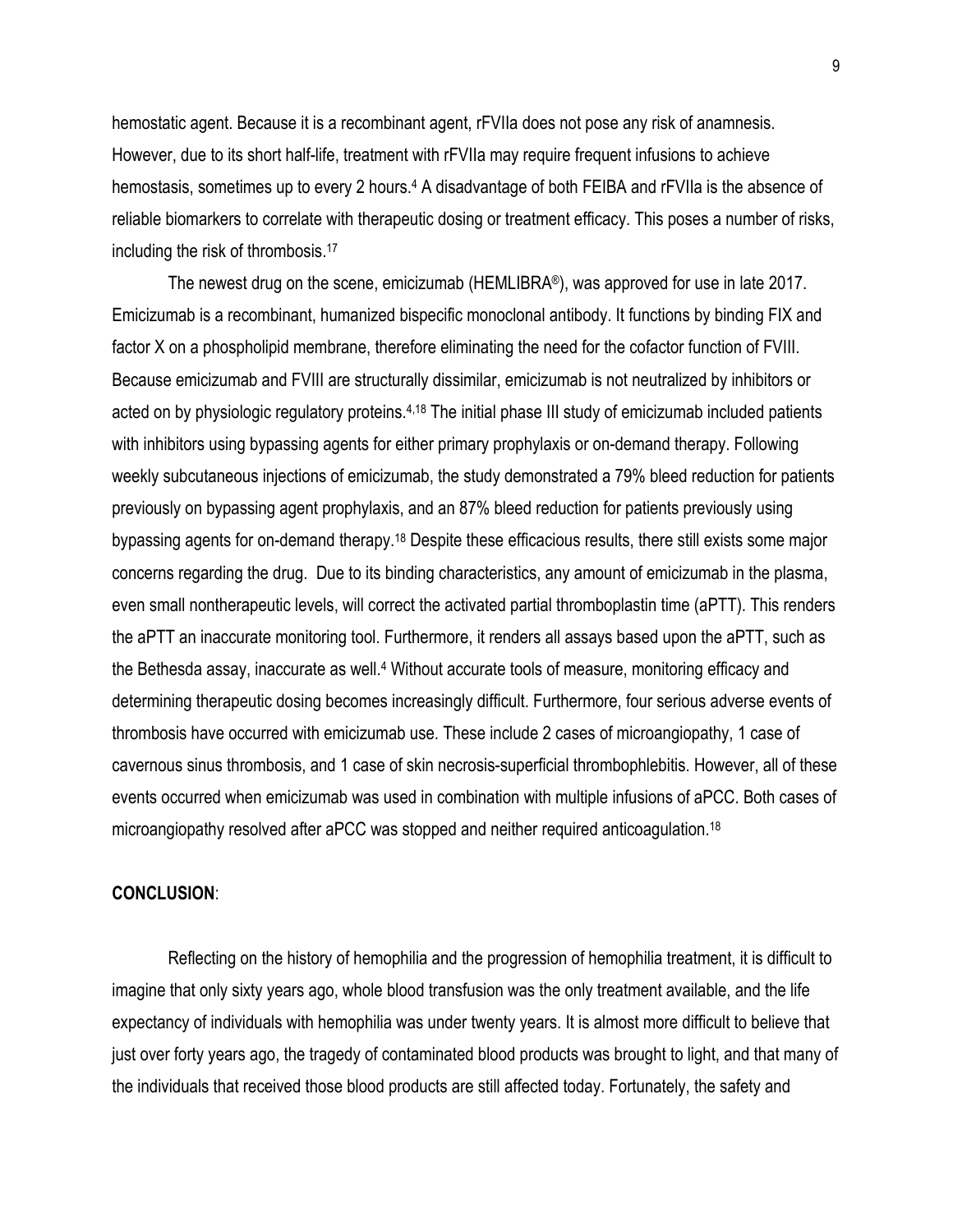efficacy of factor products in the present day has given individuals with the disease a life expectancy similar to that of healthy unaffected individuals. Unfortunately, as hemophilia treatments have evolved, so too has the disease. The development of inhibitors remains the most challenging and expensive complication in the treatment of hemophilia today.

Moving forward, further research involving the prevention of inhibitor development is essential. Though evidence suggests that plasma-derived products may be less immunogenic, there simply is not enough availability of these products to treat all individuals with hemophilia. However, given the current evidence, providers can take steps to identify high risk individuals, and tailor treatments accordingly. Patients with high risk genetic defects and/or other multiple non-modifiable risk factors should be considered candidates for plasma-derived products. In addition, the research surrounding pFVIII and rFVIII products should be shared with patients and families, thus allowing them to make informed decisions.

For individuals with established inhibitors, immune tolerance induction should remain first line management due to its high potential to eradicate the inhibitor completely, thus reducing costs and improving morbidity and mortality. Furthermore, it allows for the preservation of the role of FVIII within the body, which may do more than science has yet discovered.

Though immune tolerance induction is effective in the majority of inhibitor patients, it does not eradicate all inhibitors. For that reason, research surrounding bypassing agents and novel agents such as emicizumab must continue. Though current research has demonstrated high efficacy amongst these products, they are expensive and not without safety concerns. Furthermore, there are no reliable biomarkers by which to monitor and dose these medications.

Despite numerous recent advancements, medicine has not yet been able to achieve hemostasis with the use of exogenous products in a completely safe and effective manner. Though we may never be able to master the intricacies of this complex mechanism, given what is at stake, it is important that this effort continues.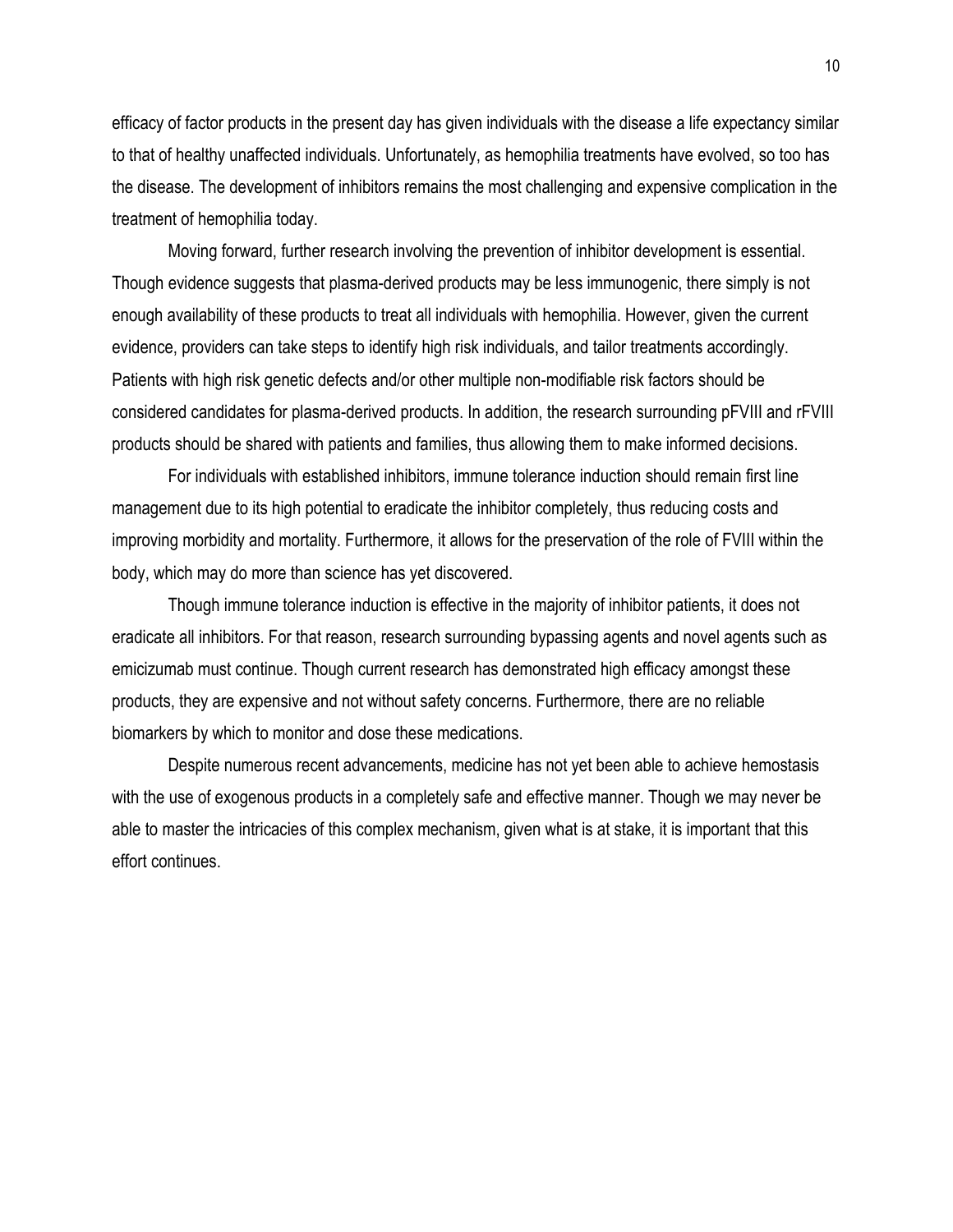### **REFERENCES:**

- 1. Franchini M, Mannucci P. Past, present and future of hemophilia: a narrative review. Orphanet Journal of Rare Diseases. 2012;7(1):24. doi:10.1186/1750-1172-7-24.
- 2. Types of Bleeding Disorders. National Hemophilia Foundation. https://www.hemophilia.org/Bleeding-Disorders/Types-of-Bleeding-Disorders. Published February 27, 2017. Accessed June 25, 2018.
- 3. Cafuir LA, Kempton CL. Current and emerging factor VIII replacement products for hemophilia A. Therapeutic Advances in Hematology. 2017;8(10):303-313. doi:10.1177/2040620717721458.
- 4. Croteau SE. Evolving Complexity in Hemophilia Management. Pediatric Clinics of North America. 2018;65(3):407-425. doi:10.1016/j.pcl.2018.01.004.
- 5. Schramm W. The history of haemophilia a short review. Thrombosis Research. 2014;134. doi:10.1016/j.thromres.2013.10.020.
- 6. History of Bleeding Disorders. National Hemophilia Foundation. https://www.hemophilia.org/Bleeding-Disorders/History-of-Bleeding-Disorders. Published February 27, 2017. Accessed June 26, 2018.
- 7. Silvergleid AJ. Clinical use of Cryoprecipitate. UpToDate. https://www.uptodate.com/contents/clinical-use-of-cryoprecipitate. Published June 2018. Accessed July 3, 2018.
- 8. Green D. Factor VIII inhibitors: a 50-year perspective. Haemophilia. 2011;17(6):831-838. doi:10.1111/j.1365-2516.2011.02568.x.
- 9. Kreuz W, Ettingshausen CE. Inhibitors in patients with haemophilia A. Thrombosis Research. 2014;134. doi:10.1016/j.thromres.2013.10.016.
- 10. Guh S, Grosse SD, Mcalister S, Kessler CM, Soucie JM. Health care expenditures for Medicaidcovered males with haemophilia in the United States, 2008. Haemophilia. 2011;18(2):276-283. doi:10.1111/j.1365-2516.2011.02713.x.
- 11. Dangiolella LS, Cortesi PA, Rocino A, et al. The socioeconomic burden of patients affected by hemophilia with inhibitors. European Journal of Haematology. 2018. doi:10.1111/ejh.13108.
- 12. Garagiola I, Palla R, Peyvandi F. Risk factors for inhibitor development in severe hemophilia a. Thrombosis Research. 2018;168:20-27. doi:10.1016/j.thromres.2018.05.027.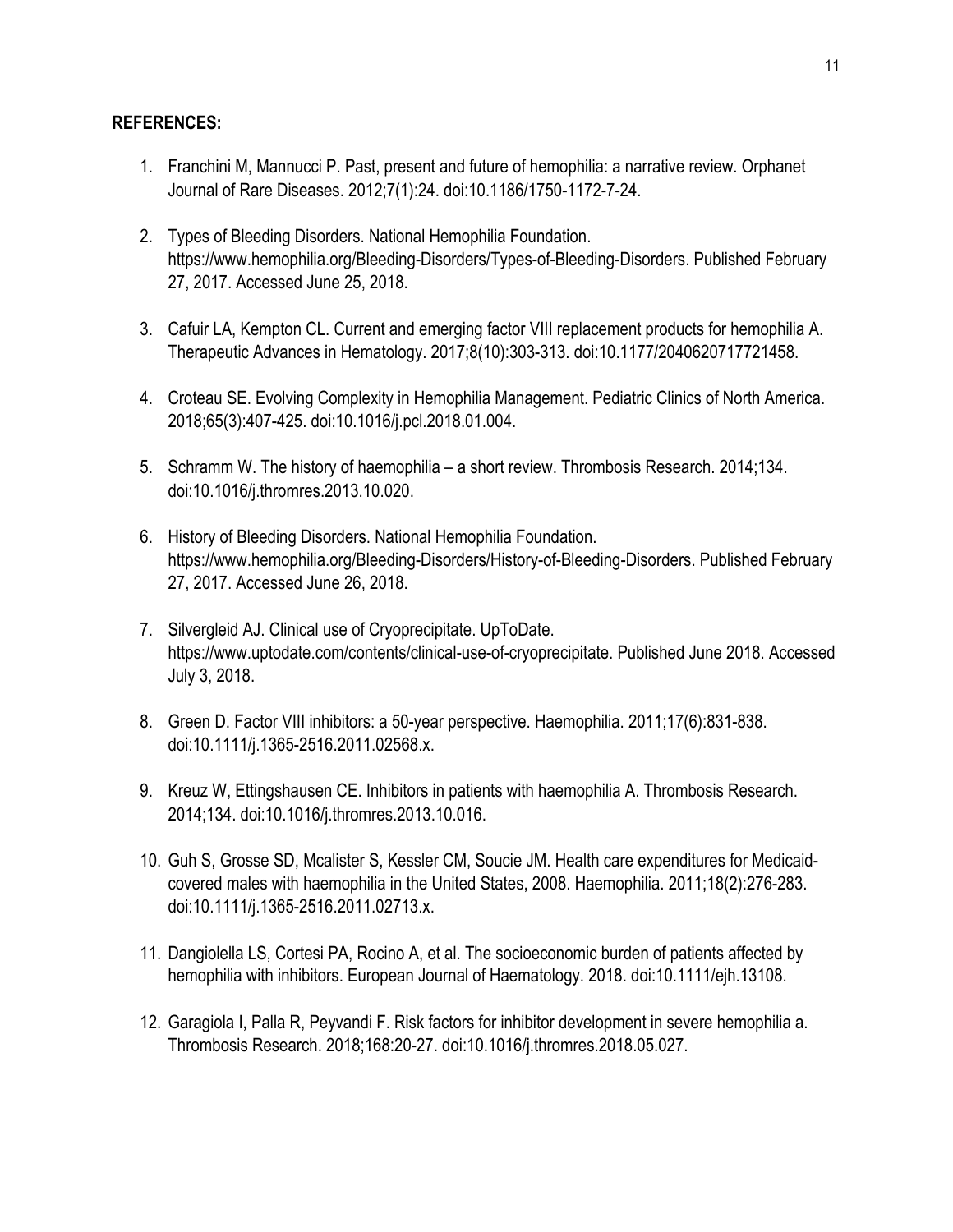- 13. Shima M, Lillicrap D, Kruse-Jarres R. Alternative therapies for the management of inhibitors. Haemophilia. 2016;22:36-41. doi:10.1111/hae.13005.
- 14. Gouw SC, Berg HMVD, Oldenburg J, et al. F8 gene mutation type and inhibitor development in patients with severe hemophilia A: systematic review and meta-analysis. Blood. 2012;119(12):2922-2934. doi:10.1182/blood-2011-09-379453.
- 15. Peyvandi F, Mannucci PM, Garagiola I, et al. A randomized trial of factor VIII and neutralizing antibodies in hemophilia A. N Engl J Med. 2016;374(21):2054-2064. https://doi.org/10.1056/NEJMoa1516437. doi: 10.1056/NEJMoa1516437.
- 16. Ryan A. EAHAD statement on publication of SIPPET study results. EAHAD. http://eahad.org/eahad-statement-on-the-publication-of-the-sippet-study-results/. Published June 27, 2016. Accessed August 8, 2018.
- 17. Meeks SL, Batsuli G. Hemophilia and inhibitors: current treatment options and potential new therapeutic approaches. Hematology. 2016;2016(1):657-662. doi:10.1182/asheducation-2016.1.657.
- 18. Oldenburg J, Mahlangu JN, Kim B, et al. Emicizumab prophylaxis in hemophilia A with inhibitors. N Engl J Med. 2017;377(9):809-818. https://doi.org/10.1056/NEJMoa1703068. doi: 10.1056/NEJMoa1703068.